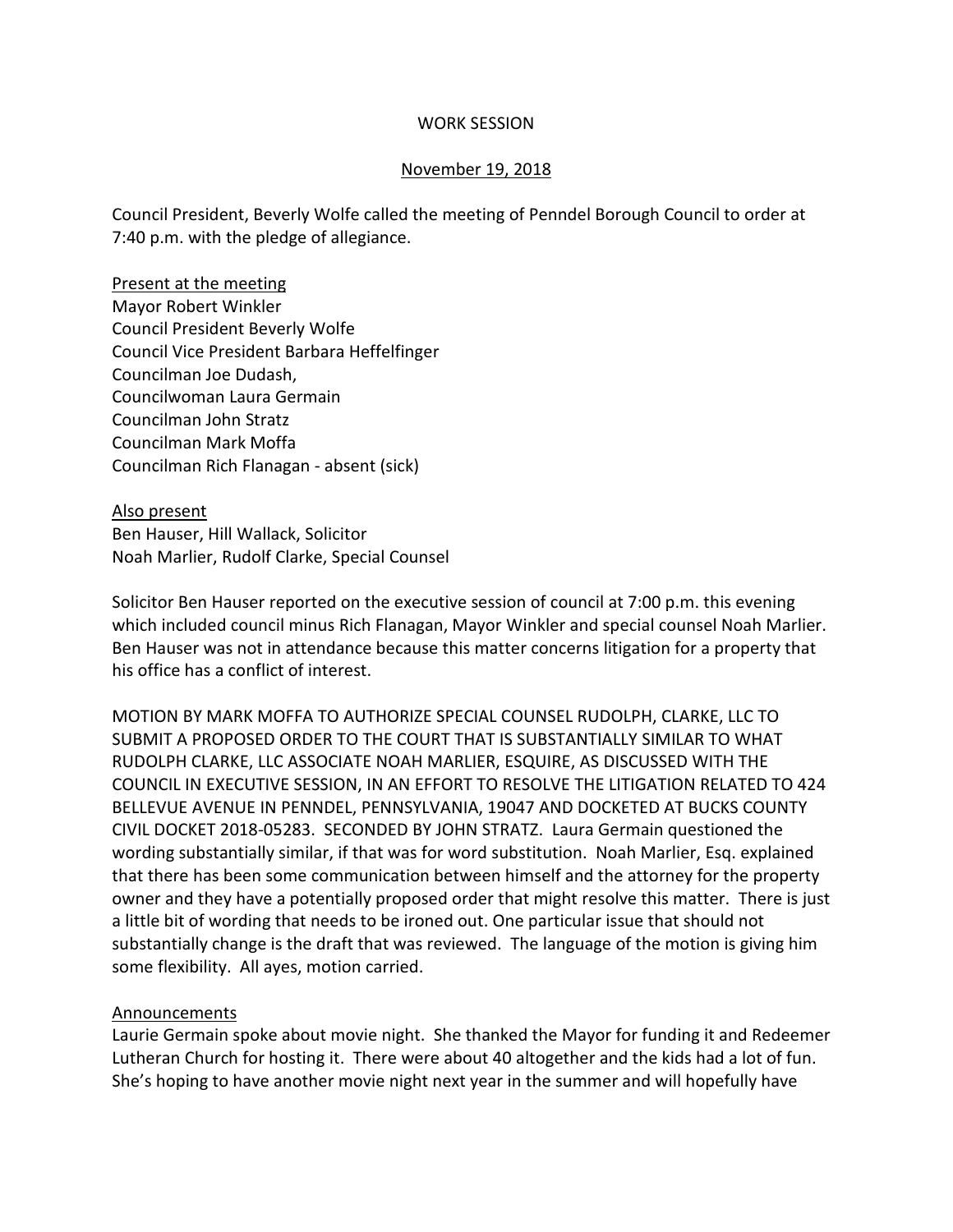more people. She also thanked Karen Kondrk for helping to set up and her husband Matt for helping with the technical stuff.

Beverly Wolfe announced the Christmas Tree Lighting will be held on December  $1<sup>st</sup>$  beginning at 6:30 pm with Santa arriving at 7:00 pm. There will be a new choir from OLG singing this year.

Mark Moffa wanted to thank Tree Tenders for the tree delivery on Saturday. Some trees were planted on borough property and some trees went to some residents. He was the recipient of two of those trees. Thank you to Kory & Joe Dudash and the Mayor for dropping the trees off. Joe Dudash thanked Karen & Frank Flowers. They also had some help from the Watershed Institute of Pennington N.J.

### Motion Items

MOTION BY MARK MOFFA TO APPROVE THE 11/5/18 COUNCIL MEETING MINUTES. SECONDED BY JOE DUDASH. The vote was 5 ayes, 1 abstention (Laura Germain). Motion carried.

MOTION BY BARBARA HEFFELFINGER TO PAY COMCAST BUSINESS INVOICE DATED 11/1/18 IN THE AMOUNT OF \$131.66 FOR INTERNET AND VOICE SERVICES AT 37 W. WOODLAND AVENUE. SECONDED BY LAURA GERMAIN. All ayes, motion carried.

MOTION BY BARBARA HEFFELFINGER TO PAY KEYSTONE HEALTH PLAN EAST INVOICE #811071655331 DATED 11/7/18 IN THE AMOUNT OF \$3,787.07 FOR MEDICAL INSURANCE. SECONDED BY LAURA GERMAIN. All ayes, motion carried.

MOTION BY BARBARA HEFFELFINGER TO PAY PECO INVOICE DATED 11/6/18 IN THE AMOUNT OF \$162.37 FOR 37 W. WOODLAND AVENUE FOR ELECTRIC AND GAS. SECONDED BY LAURA GERMAIN. All ayes, motion carried.

MOTION BY BARBARA HEFFELFINGER TO PAY PECO INVOICE DATED 11/6/18 IN THE AMOUNT OF \$30.41 FOR ELECTRIC SERVICE AT THE RECREATION FIELD. SECONDED BY LAURA GERMAIN. All ayes, motion carried.

MOTION BY BARBARA HEFFELFINGER TO PAY PECO INVOICE DATED 11/8/18 IN THE AMOUNT OF \$89.71 FOR GAS SERVICE AT 300 BELLEVUE AVENUE. SECONDED BY LAURA GERMAIN. All ayes, motion carried.

MOTION BY BARBARA HEFFELFINGER TO PAY PECO INVOICE DATED 11/6/18 IN THE AMOUNT OF \$52.34 FOR ELECTRIC SERVICE AT 790 NESHAMINY STREET. SECONDED BY LAURA GERMAIN. All ayes, motion carried.

MOTION BY BARBARA HEFFELFINGER TO PAY PECO INVOICE DATED 11/5/18 IN THE AMOUNT OF \$1,696.30 FOR STREET LIGHTING. SECONDED BY LAURA GERMAIN. All ayes, motion carried.

MOTION BY BARBARA HEFFELFINGER TO PAY PECO INVOICE DATED 11/13/18 IN THE AMOUNT OF \$47.03 FOR TRAFFIC LIGHTING. SECONDED BY LAURA GERMAIN. All ayes, motion carried.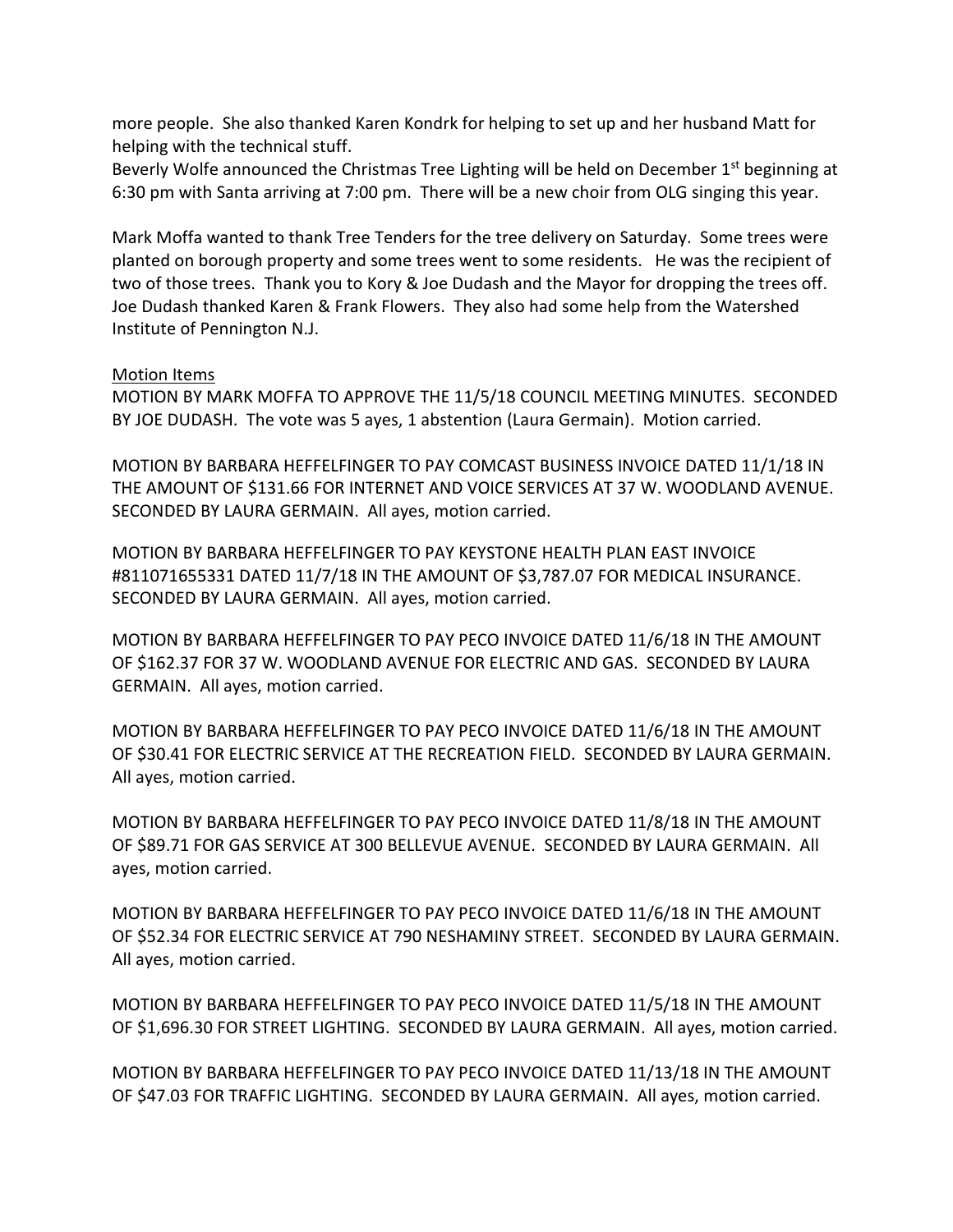MOTION BY BARBARA HEFFELFINGER TO PAY STATE WORKERS' INSURANCE FUND INVOICE DATED 11/1/18 IN THE AMOUNT OF \$2,737.00 FOR FIRE DEPARTMENT WORKERS' COMPENSATION INSURANCE. SECONDED BY LAURA GERMAIN. All ayes, motion carried.

President's Report None

Mayor's Report None

Solicitor's Report None

Engineer's Report Carol Schuehler was not in attendance

#### Committee Reports

### Community Relations (Laura Germain)

Laura Germain said she has a rough draft of the newsletter. She is hoping to get it out before December since there are some events coming up in December. The website is being put off until 2019.

Recreation Board (Laura Germain) Laura Germain said they had to cancel the last meeting because of the weather.

#### Ordinances (Mark Moffa)

Mark Moffa said you will see some of the work the Ordinance Committee has been doing under new business.

Insurance (Mark Moffa)

Mark Moffa said they are getting different health insurance quotes.

## Long Range Finance (Mark Moffa)

Mark Moffa said council was told to think over the last 2 weeks of what they might want to instruct the committee to do. Council would be giving some direction to them which was lacking before. Mark was looking for input for what they should be doing. Beverly Wolfe said they are probably going to be facing significant storm water management issues which will require funding. She thought maybe looking into something intergovernmental with the borough's neighbors. Another thing would be borough finances in general as far as revenue. Mark Moffa mentioned an earned income tax. Joe Dudash said the storm water ordinance. If there is a new development, there should be a retention pond put in there, not put on the back burner and then the houses are built. Beverly said she thought we had some pretty robust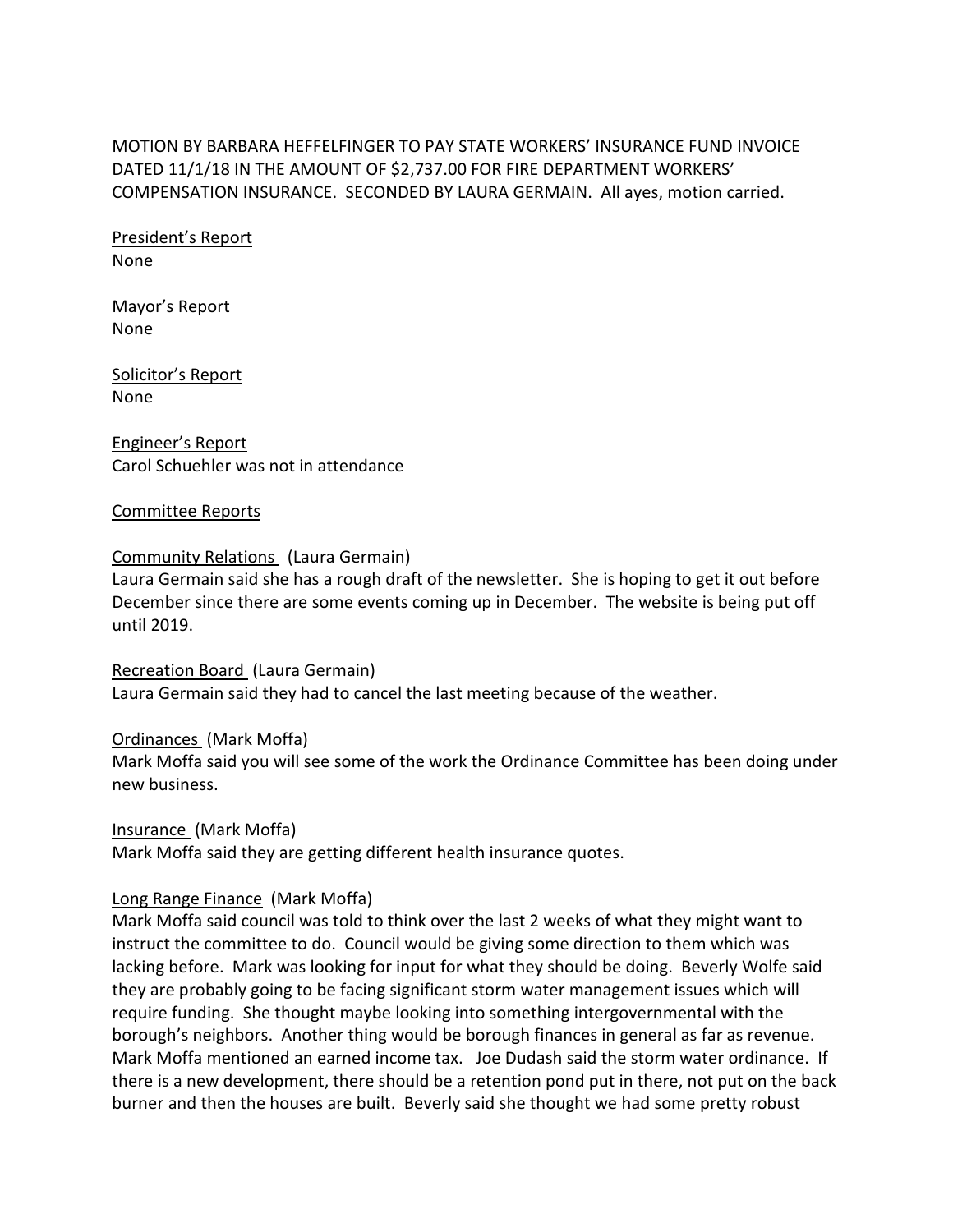storm water management but we can definitely look at everything. Joe also mentioned impervious surface and the county taxes you on it so maybe look in to pavers. He also mentioned looking into the old business association where some of the business worked with the borough on growth. He heard a couple of businesses say they would like that active again. Mark told Ben Hauser that they need to look at the resolution that reformed the Long Range Finance Committee.

### Refuse (Joe Dudash)

Joe said that bidders are still writing in a lot of questions. It's taking more time because they have to respond back to them. There are a lot of bids. Some of the companies he has never heard of.

## Public Safety (Joe Dudash)

There was an allegation that the police department is not having full shifts. With the help of the mayor and the police chief, they went over timesheets and there is no proof of the allegation. The shifts were complete, there was no hidden overtime given out as the allegation was made. He just wanted to straighten that out. As far as the freedom of information act transactions, they are spending a fortune on them. If you want to see anything, just come to himself or Mark and they will pull the stuff for you and look at it. Ben Hauser told Mark he would counsel against that. He understands that right to know matters tend to be a very labor intensive process. Joe said he heard that he as a councilman can sit down under that and as long as the material doesn't leave the municipality can show the individual. Ben said he isn't disputing that, he is saying that you might want your legal counsel to take a look at what information is being released to the general public. Joe Dudash said it would be nonsense stuff like permits when the engineer has already approved it. Beverly said there is a legal time limit on everything. Mark Moffa said you want to be careful that it doesn't come off that you're trying to squash right to know requests. There have been some discussions in the budget meetings that maybe fewer things would have to go to the attorneys. Ben Hauser said you want to be very deliberate on what you are releasing. Mark Moffa said maybe they can come talk to them before they put in the right to know request and maybe can answer some questions and head off a request. Beverly said they have tried so hard to be transparent and open as much as they possibly can and let everyone know everything that is going on. They submitted letters to legislators asking them to please introduce legislation again to help out small municipalities like Penndel with this problem. Change something in the Sunshine Act to maybe give some state aid to small municipalities where the right to know threshold has reached an X number of dollars and to get some state aid. Ben Hauser said that we live in a particular area of the state that the number of individuals that are frequent flyers in terms of the right to know process and he is not sure what action Harrisburg can take whether there can be some sort of fee shift to those individuals to help bear the cost. It would be a good idea to talk to our local representatives. Joe Dudash wanted to know if he should make a motion to plant 3 trees at the rec field. Beverly asked him to table the motion. Barb Heffelfinger asked why we need permission to plant trees on our own property. Beverly Wolfe said it's because it is a rec board matter and they have the power to equip, operate and maintain all the recreation places in Penndel Borough. Karen Flowers said she was under the impression from the last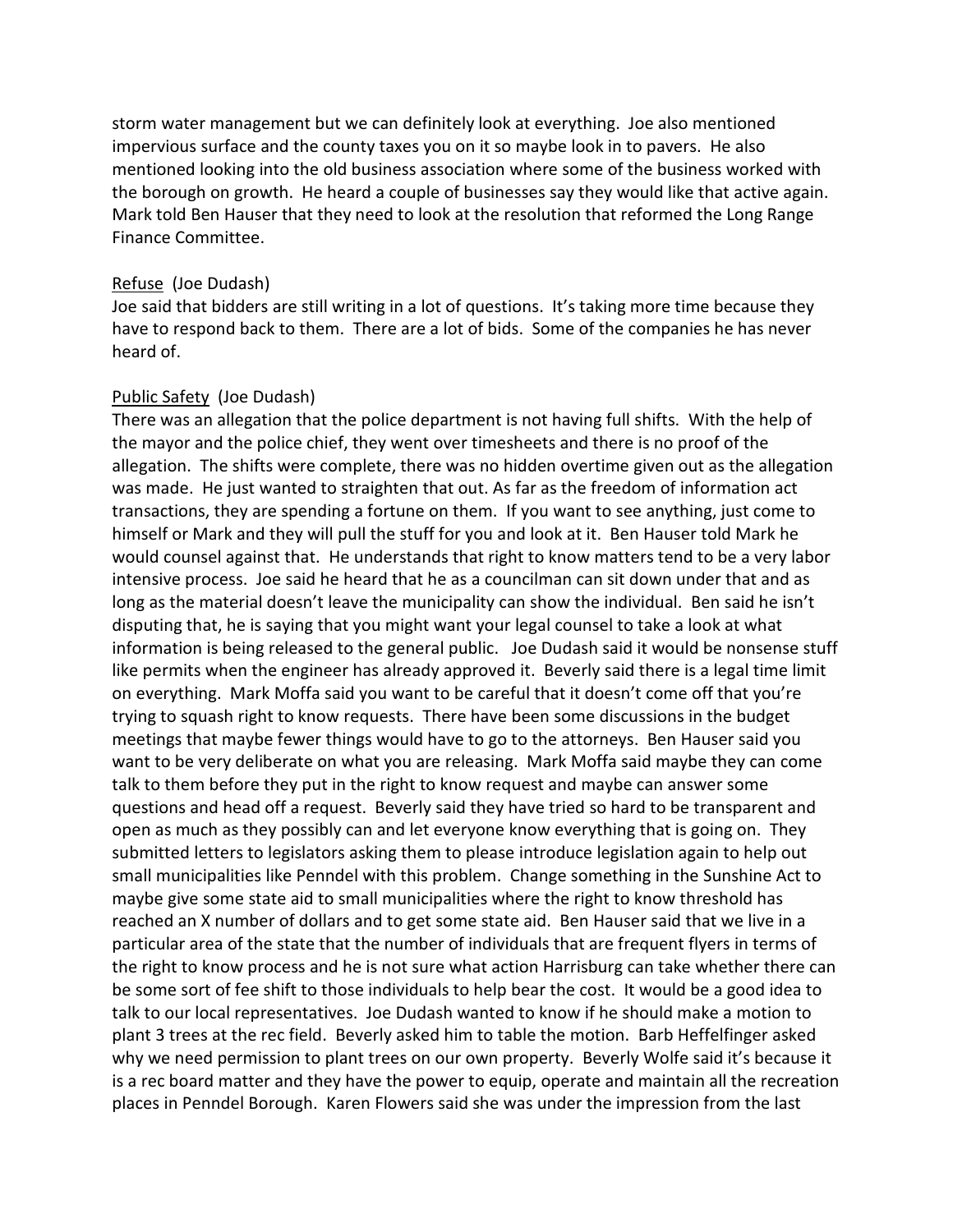council that even though they take care of the rec field, the borough owns it so they have to get permission to plant them. Ben Hauser said under the borough code, the borough may provide for a recreation place, etc. It also designates its power to oversee all of those areas to the recreation board. That authority has been delegated to the rec board as an arm of the borough. That is as long as it is in the rec board's budget. Beverly said that is why they got the wish list from the rec board and if the council puts the money in that line of the budget and council approves it then it's ok. Only if it exceeds their budget they should come to council. Mark Moffa said so then the rec board is basically given authority to do as they want or need but that doesn't mean that the council does not have also the authority to do what it wants to do on its' own property. Has the borough completely seceded the right to do everything to the rec board or if council says the rec board doesn't seem interested in doing this but they think it needs to be done, they can do it because they own the property. Beverly's reading of the ordinance does not encompass the question you are asking. If there was something that needed to be done that wasn't being taken care of and council views it as a safety issue, can council just go in and do it or can they just tell Laura and she will take it to the rec board meeting? When they shut the playground down because it was a safety issue, council said shut it down. Laura Germain asked about renting out the pavilion. Beverly said that is in the fee schedule. Ben Hauser said by the way the ordinance reads, it appears that the borough has delegated entire power to the rec board, but he will take a look into that. Laura asked if they wanted to rent the pavilion to outside parties, would that be up to the rec board. Mark Moffa said the only overriding power council would have would be in the case of safety. Ben Hauser is going to look into it and said that council could revisit the ordinance. John Stratz asked who would get the money if the pavilion is rented, would it be the borough or the rec board. Beverly said it is in our fee schedule so it would go into the general fund. Karen Flowers said it would be nice to take that money and fix the place up. Joe Dudash said the Wildcats have not paid the fire inspection fee. Karen Flowers thought that Marie could sit on the \$100.00 deposit given at the beginning of the year.

## Finance (Barbara Heffelfinger)

Barbara said the budget is almost done and they have been working very hard on it. They are still waiting for figures on insurances. They haven't heard anything from the RDA yet and they are waiting for the refuse contract bids.

#### Streets & Sewer (John Stratz)

Today's meeting with KLS Lighting was postponed to next Monday so he will have final figures for the budget meeting that night. The Elcon proposal for Falls Township has reached its' final approval state by going before the DEP after attempting and failing to get approval 3 previous times. Their plan is to incinerate toxins and poisons and store the sludge on the premise. Pressure treated wood, cannot by law, be burned due to the release of toxins. They cannot guarantee safety. His suggestion would be to take it somewhere and test it that would not affect millions of people. If this goes through, it can potentially affect our drinking water from the Delaware River. This proposal affects 3 intake inlets to the water purification plant. It is not prepared to handle that amount of potential toxins. He is asking for council's approval to submit Penndel's protest. Beverly said they can send a letter to the authority. John said the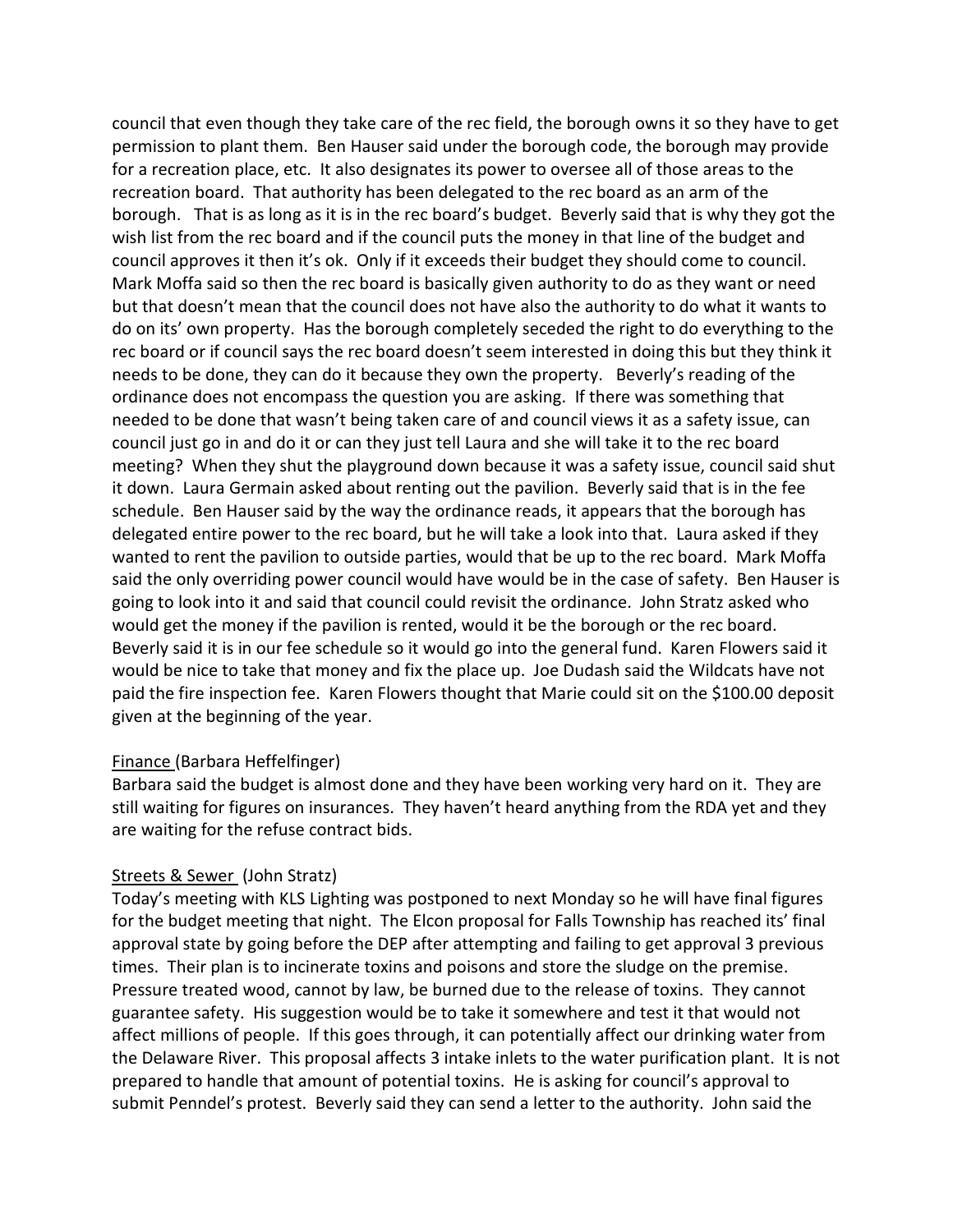information on it is eye opening. Beverly asked if it was council's desire to send a letter to the DEP opposing the Elcon project.

MOTION BY JOHN STRATZ TO HAVE COUNCIL PREPARE A RESOLUTION TO THE DEP OPPOSING THE ELCON PROJECT. SECONDED BY BARBARA HEFFELFINGER. All ayes, motion carried.

#### New Business

MOTION BY MARK MOFFA TO SIGN THE LAND DEVELOPMENT AND FINANCIAL SECURITY AGREEMENT AND SITE IMPROVEMENT SECURITY AGREEMENT FOR PHASE II OF SCHOOLHOUSE COURT PROJECT. SECONDED BY BARBARA HEFFELFINGER. All ayes, motion carried.

We received a check for the escrow. They have secured and given us the documents for financing the next phase. They are authorizing her to sign the agreements so we can accept their escrow and let them move forward. Joe Dudash asked if they were going to be putting in the retention basin. Beverly said they are required to do the storm water management and retention basins and all the things that Carol Schuehler told them about at the last meeting. John asked why they didn't do it the first time. Beverly said she couldn't answer it and that it is part of the proposal. John said it is flooding the neighbor's basements. Ben Hauser said his general understanding on these types of agreements is that you are taking a level of security, which is in the form of a letter of credit almost for the amount of \$500,000.00 that will be held so that before the borough signs off on everything, it will have financial recourse to make sure that if certain work is not done, the borough itself can hire a contractor to do it. Beverly said that the issue was to be encompassed in phase II retention tank and it was also the fault of the builder who pointed those release pipes the wrong way. This will all be taken care of. It is in the agreement about the soil erosion, sediment control and control of water. The borough engineer is the one that grants or doesn't grant anything in there and it is in writing. Our engineer knows our desires and our codes on this. Joe Dudash would like the basin to be done first before any house goes up and asked what the recourse is if that doesn't happen. Ben said the developer is depositing a large sum of money with the borough where it has a letter of credit with a financial institution that has money held. Most developers typically want their escrows returned upon satisfactory completion of the project. Ben said if you look at the land development and financial security agreement page 17, article 19, it says the developer has to complete all improvements within 12 months from the date of this agreement unless they extend it. John Stratz asked if they could hold that money in an interest bearing account. Ben said it depends on the nature of the security. The developer here is basically providing a letter of credit with First National Bank & Trust of Newtown. The borough may draw against the letter of credit. Beverly said there is also a check made out to the Borough of Penndel for almost \$61,000.00 to fund the cash escrow for legal and engineering fees as required in the paragraph of our land development agreement. Ben Hauser said if the borough was thinking about putting this in an interest bearing again, it would not fly.

MOTION BY MARK MOFFA TO ACCEPT THE GRANT THE EXTENSION OF TIME TO CONSIDER THE MINOR SUBDIVISION APPLICATION FOR PENNDEL PROPERTIES AT 152 MONROE AVENUE TO FEBRUARY 2019. SECONDED BY JOE DUDASH. All ayes, motion carried.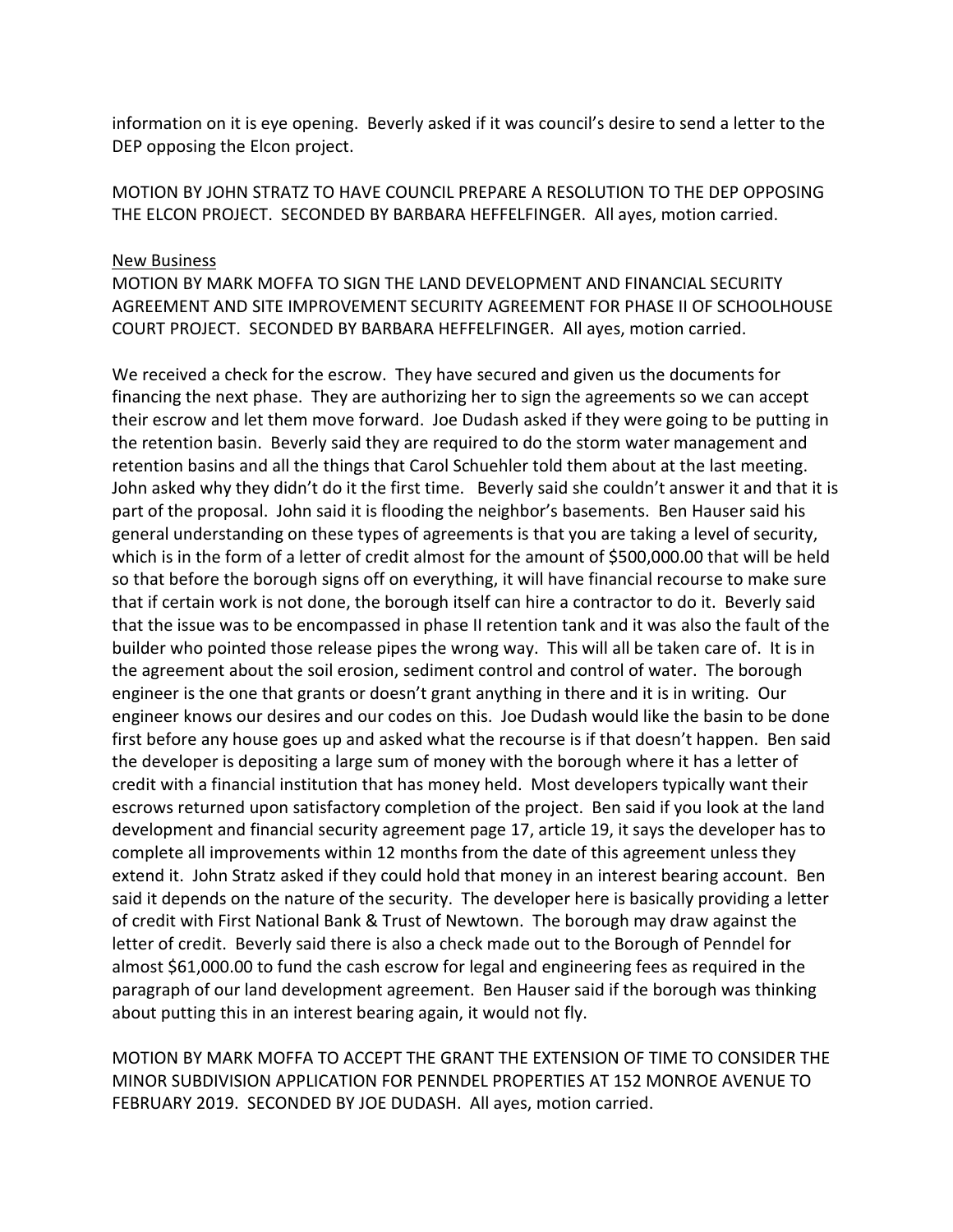Ben Hauser said under the municipality planning code we have a certain amount of time to consider a land development application otherwise it is deemed approved. The developer has agreed to extend that time which is a common practice in the land development world so that they have more time to take a look at this so that they do not accidently give a deemed approval.

MOTION BY JOHN STRATZ TO APPROVE THE PROPOSAL FROM K.E. SEIFERT, INC. DATED 8/13/18 FOR SNOWPLOWING AND SNOW REMOVAL SERVICES FOR THE 2018-2019 SEASON IN AMOUNTS NOT TO EXCEED WHAT IS ON THE PROPOSAL FOR MAN HOUR. SECONDED BY JOE DUDASH. All ayes, motion carried.

We have a proposal from K.E. Seifert to have the following equipment available for snow plow services: plow truck at \$150.00 a man hour per truck, shoveling rates of \$85.00 per man hour. They are going to try to put something in place to alleviate that one but that's what's on the proposal. Salt for the walkways at \$41.00 a bag. A backhoe if needed with an operator at the rate of \$197.00 a man hour per machine, dump truck with snow and salt spreader at the rate of \$150.00 per man hour plus the cost of salt at \$120.00 per ton. In addition, a front end wheel loader at a rate of \$310.00 per man hour. This is the proposal for snow plow services for 2018-2019 covering the borough, borough hall, the police station and the walkways down at the rec field. Mark Moffa asked if there were other bids and Beverly said there were not. It was going to cost us money to put it out for the bid process and then we ran out of time. They reached out to other entities and municipal snow plowing is problematic. John Stratz asked about the front end loader and could they give final approval to bring out that kind of equipment. Beverly said absolutely. Amanda Mieluch asked about the part time maintenance person shoveling the walks instead of paying them to shovel. Beverly said they are looking into that. Mike Smith said you have a truck, put somebody in it. If you're not going to use it then sell it. It is sitting down there rotting away. You have a backhoe. As of December of last year there was no problem with it. All of a sudden this year there is a problem with it.

MOTION BY JOE DUDASH TO PURCHASE THE SECURITY CAMERA AND ACCESS CONTROL SYSTEM FROM DIGITAL CONSULTANTS FOR THE SEWER PLANT PROPERTY AND FOR BOROUGH HALL IN AN AMOUNT NOT TO EXCEED \$3,900.00. SECONDED BY BARBARA HEFFELFINGER. All ayes, motion carried.

Joe Dudash said they are having a lot of break-ins at the sewer plant. They are putting in a camera system that will alert the police on their cell phone and they will be able to see what's going on, if it's a deer or whatever. That comes out to \$3,709.79 which is a one-time shot. Beverly said because of the old analog system at the borough hall, they can't integrate it with anything else which is why the whole thing needs to be replaced. Laura Germain asked if it was replacing what is in the office as well. Beverly said yes it does. She asked if only the police will be notified and will it be in the police station or just on their phones. Joe said motion sets it off and they can watch from the police station or from their phones. If they are out on patrol they can see it. Beverly said in the features section, the system will have the ability to be used by a user or group that has permission to view and play back by only those cameras by permission of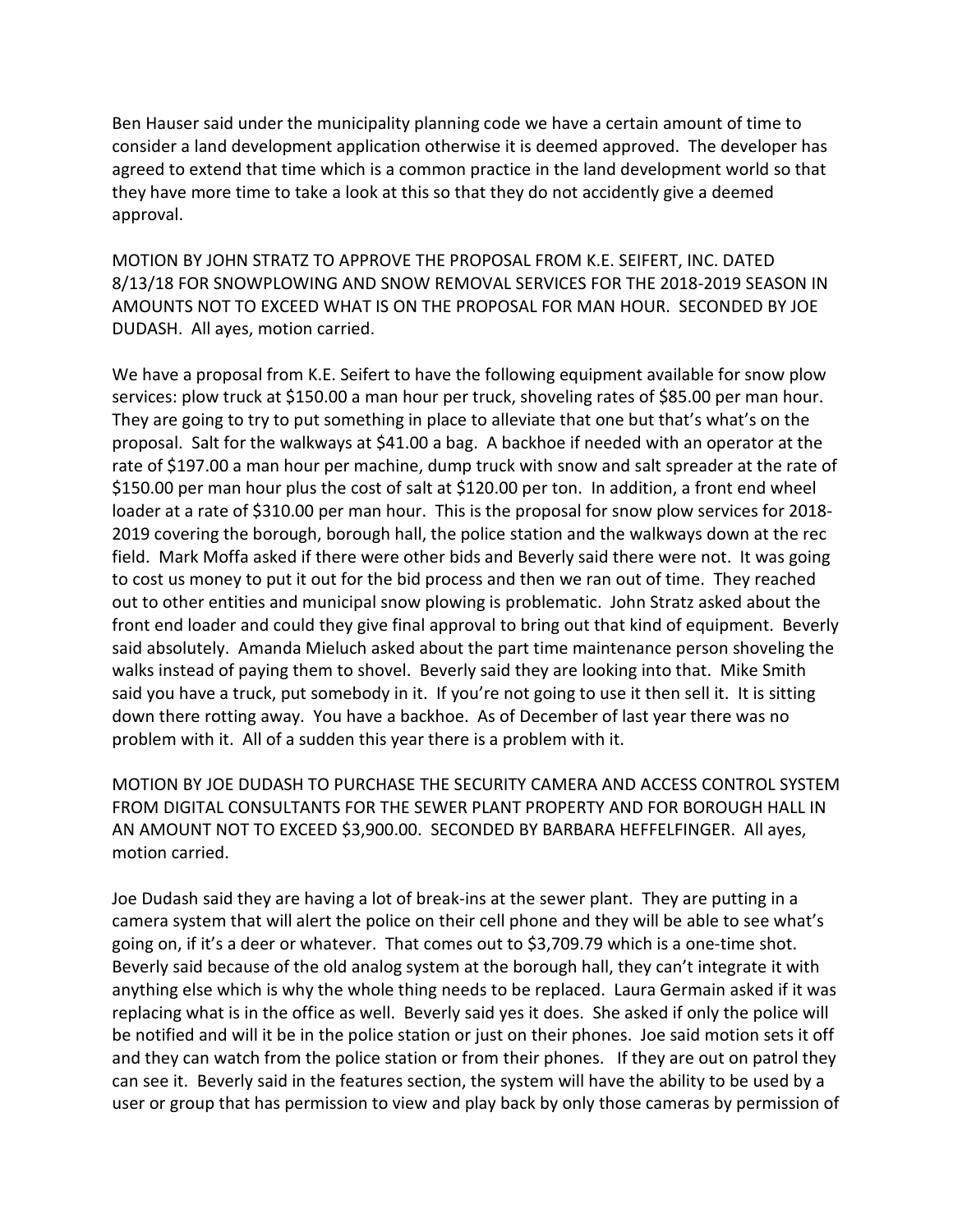the administrator. It might be police matters so they can't have everybody looking at it. Laura asked who the administrator was. Beverly said it wasn't decided yet but she imagines that it would be Chief Perry since the primary objective of this is surveillance at the sewer plant. Karen Flowers said with all that is happening at the park, wouldn't it make sense to put a camera down there now with this system. It's borough property and people get hurt down there. Beverly said another camera would be about \$200.00 and hard drive would be another \$200.00 - \$250. It looks like a very flexible system they can change and add to. They can check with the company and ask what it would cost to add another camera. John Stratz said they can add cameras to the sewer set up. You would need another hard drive. The money can be taken out of the sewer capital fund. Beverly said they are authorizing this with a cost not to exceed \$3,900.00 plus maybe a little extra in case they run into something with cabling. The company has been in touch with the Mayor and we will ask for a supplement to this. Nick Foufas asked if their quote included anything for signs for the property for surveillance because it should be posted. Beverly said it is not public property. Ben Hauser said the reason people like to have signs posted for cameras, if they take audio is to defeat the idea that there is any kind of audio taken by the camera because there is a Pennsylvania wiretap act which creates a criminal offense for recording people's audio without their consent. The signs say you're on camera, you can't expect it to be private. Beverly said we will get a ruling on it and if we have to put signs up, then we will. Mike Smith asked Joe how good the cameras were on record. He bought a system and his cost a lot more than that. He said it sounds awful cheap. Bob Winkler said it is the same as what the police department has. Beverly said it is a 4.0 outdoor torque camera with a 100 foot radius, 4.0 megapixel C 5 foot IP vandal proof mini dome camera and 3D digital noise reduction through the cameras on the hardware and the software. Mike Smith said when you zoom in, it gets all pixelated and that is the problem with distance cameras. Beverly said the cameras are just video. The digital noise reduction has nothing to do with audio. It's for reducing pixilation. Mike Smith said he tried to get a license plate off of a car and it is hard so don't be fooled by it. Beverly said it is 50% deposit and the remainder due at the completion of the installation. If we're not happy, you're going to fix it. Mark asked Bob if he was happy with the quality of the cameras in the police department and he said it is very good. Mark said we've had previous experience with this company.

Mark Moffa said when you look at Ordinance #2018-6, this is an ordinance amending Chapter 350 which is streets and sidewalks, Article 2, curbs and sidewalks construction, repealing and replacing Article 3 which is snow and ice removal. There was an effort to put some teeth into our snow removal ordinance. Mark deferred to the mayor on this as he probably sat down with the chief about enforcing moving vehicles off the street. Bob said he asked the chief and public safety committee to look at it to see what they could do. Bob went on the PSAB website to see what they had and gave it to the chief to see what needs to be changed so that we can enforce no parking during snow so that we can write a ticket or tow and that is what they came up with. Ben Hauser said the borough is requiring curb replacement in various parts of the borough and potentially sidewalks and certain elements of the borough's ability to lien which was nonexistent in the ordinance. They wanted to make sure the borough could recover costs such as attorney's fees or with other costs. With doing so, you have to have certain procedures under the Municipal Claims and Tax Lien Act. It shows this is the procedure the borough is going to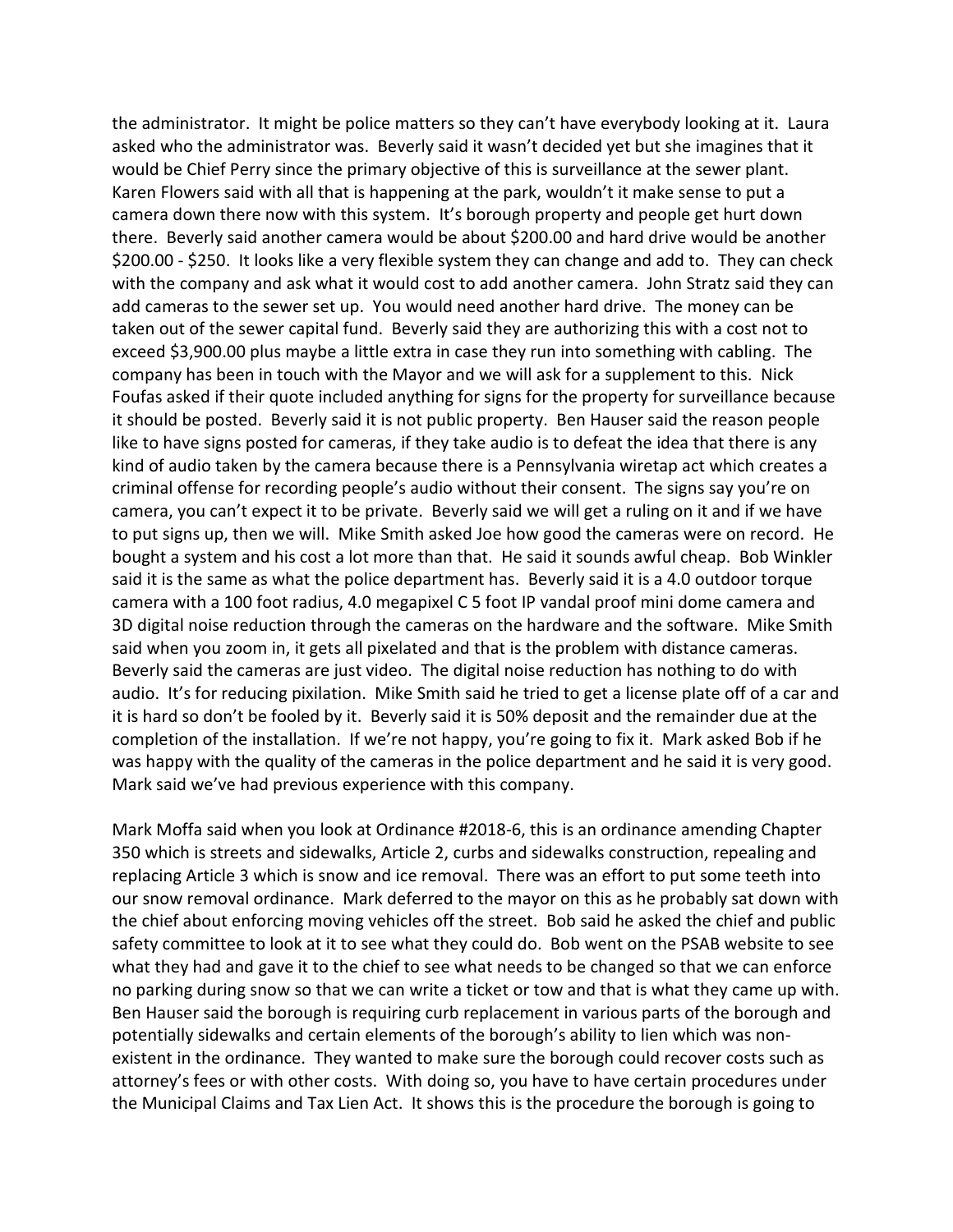follow before it decides to slap a lien on you for not doing your curbs and sidewalks. We're going to give you a number of days to pay up and if not, we're going to send a letter and then the lien. He suggests council make a minor amendment to Section 27.2 where it says \$1,000.00 then \$600.00. He would have council change it to \$1,000.00. That is the maximum penalty per borough code. Beverly said it is for the snow emergency route which lists streets by name, once a snow emergency has been declared by the Mayor. Mark said they are combined into one ordinance because Ben Hauser pointed out they were working on these two things and they are contingent sections of the code so it would make sense to do them as one ordinance, therefore saving fees for advertising, codification, etc.

MOTION BY MARK MOFFA TO AUTHORIZE ADVERTISEMENT OF ORDINANCE #2018-6 AMENDING CHAPTER 350 STREETS AND SIDEWALKS. SECONDED BY JOE DUDASH. Laura asked if they could amend it afterwards for Woodland Ave. and she was told yes. All ayes, motion carried.

Dave Cahill asked what it says. Beverly asked if she needed to read the whole thing. Ben said it will be advertised in the Bucks County Courier Times and it is here at the borough hall. Dave asked if they thought they were wasting their time with the curb and sidewalk replacement ordinance because haven't you set the precedent that they let people go when they did streets in the borough and they claimed they were going to put liens on properties and they did not. How is that going to shake down in court? Beverly told Dave they talked about fixing it. Dave said they would lose because they already set the precedent. Once a homeowner goes to court and present the evidence that the borough did nothing and said they were going to do something, you're going to lose. Ben Hauser said the borough has prose curial discretion as to who and when it enforces its ordinances. And by the facts presented he can't speak any further on the matter. Mike Smith said he's part of the system that notifies people. Everyone else isn't in there. Is everybody going to be notified? What if they are not on the system to get notified? Barb said they have to sign up. Mike said on snow removal, has everything for Woodland Ave. been thrown out like the odd and even? Barb said those people have no place to park. Mike wanted to know if they were leaving it in or taking it out. Beverly said it is creating that street as a snow emergency route. Mike asked if that meant everyone needs to be off the street. Beverly said yes. Mike said they are going to be asking where they are to park. Mark Moffa asked what the current situation is there. Mike said one side of the street has to remove their cars then the other. They were given relief because they are row homes. Dave said whatever day it was, if it was odd or even, they would plow that side of the street first and then you would have to move your cars to the other side. So if it snowed on the  $10^{th}$ , you would move your car to the odd side, they would plow the even side and then plow the odd side after the cars moved back. Dave asked if they got rid of that and Mark said what they have now would turn it into both sides but that could be changed. Beverly said everyone comes and complains about the plows going around the cars so they are trying to fix that but it only pertains to certain streets. Dave said the cars on his street don't move and you can't plow the street right. Everyone on Cynthia Ave. can move their cars in their driveways. Ben Hauser asked how often Bob declares a snow emergency. Bob said it depends on how much snow they are calling for. He doesn't call one for every snow storm. Amanda Mieluch asked if it is only when it is a snow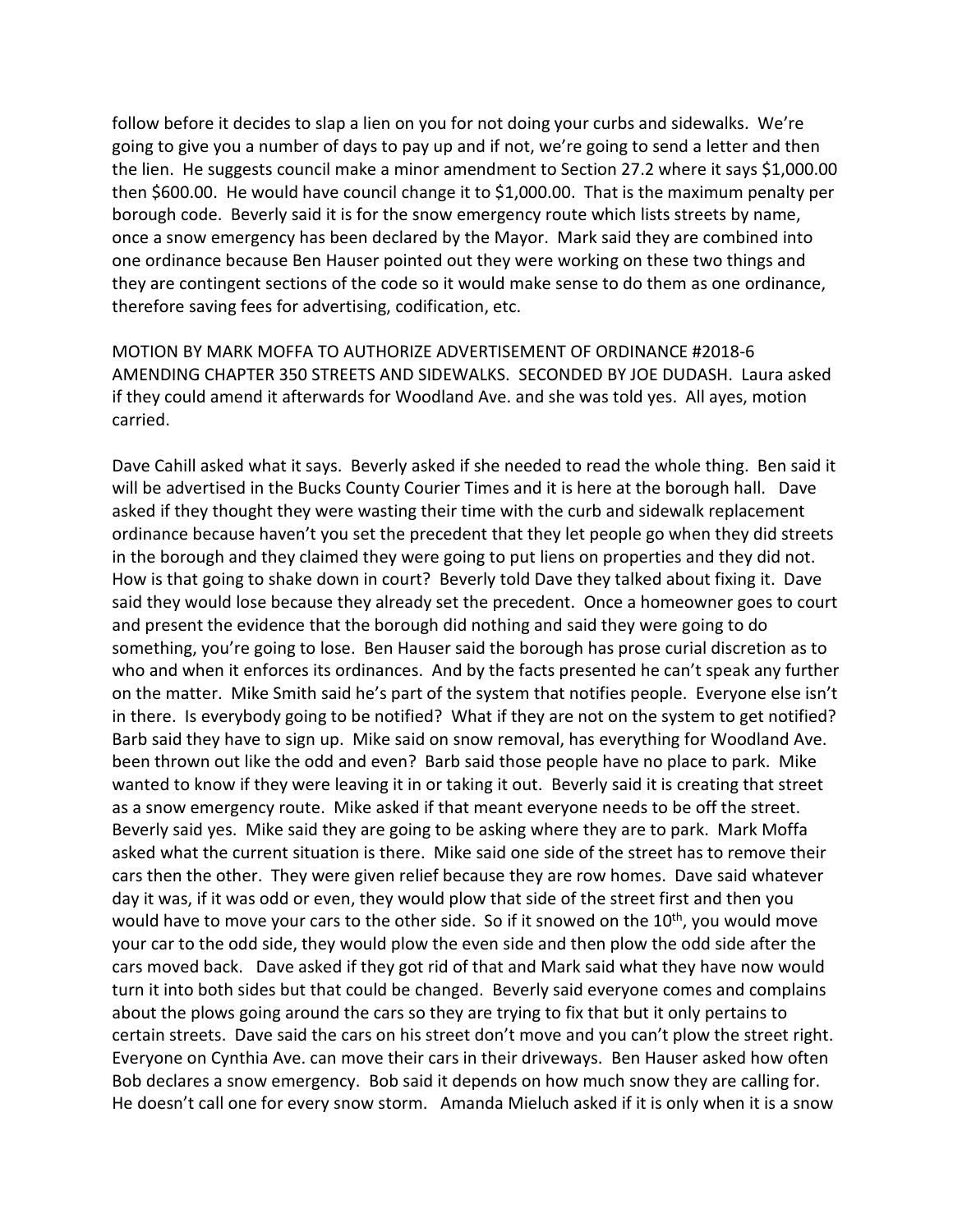emergency that they are not allowed to park on the street. Beverly said that was correct. Amanda asked if was for every street and Beverly said it is for every borough owned street. Amanda asked how they would get notified. Bob Winkler said the borough website, Facebook and Bucks County Ready Notify. The last one that was put out it went to 1800 people and only 300 or 400 confirmed they got the call. Barb said you have to sign up. Amanda said she didn't get a phone call. Beverly told her she needed to sign back up. She wanted to talk about Dave Cahill's and Mike Smith's claim that Woodland Ave. is not named in the ordinance. Beverly read Section 390-41 from the Borough Code. Dave Cahill said they were told tickets couldn't be written because it was not a snow emergency route but you still have an alert. Beverly said a snow emergency declaration. Dave said you are still not solving the problem.

MOTION BY MARK MOFFA TO AUTHORIZE ADVERTISEMENT OF ORDINANCE #2018-4 TO ESTABLISH CERTAIN NEW ZONING USE CLASSIFICATIONS, PROVIDING FOR THE CREATION OF REGULATIONS RELATING TO MEDICAL MARIJUANA DISPENSARY USES. AMMENDED SECOND BY JOE DUDASH. All ayes, motion carried.

The reason we need a medical marijuana ordinance because if someone wants to locate here, we would have very little power to enforce violations. The state has enforcement powers but the borough would like to have its own. They will be allowing dispensaries in the RC and SC, Retail Commercial and Service Commercial Districts which is the Business Rt. 1 corridor and a little off and in the Metropolitan Business District. For growing and processing they are only looking at the Industrial District for that. Ben said it would be very important to note that these are not outright permitted by right. They have to go through the special exception process which puts them before the Zoning Hearing Board to satisfy certain criteria. Under the state law, there's a certain number permits that can be issued. They have to be evenly distributed across the state. There is one in Bristol, Falls Township and Sellersville Borough. There is a limited number of licenses to dispense it and being that Penndel is located near Rt. 295, Rt. 1, Business Rt. 1, the rail lines, it is an attractive place to set up shop if you don't have a regulation. The longer we wait the more we invite someone to do this and would come in and take advantage that we have no regulations. If the state allows it and you ban it, you better have a very strong case. Joe Dudash said he sees they have the police in there but you need to put in there the fire marshal for fire plan and inspections. The police are listed because they are asking for a security plan. That is above and beyond the normal U&O. The normal U&O would require the fire marshal to look at the facility. Nick Foufas said that a fire inspection is not always done as in the case of Penndel Auto Parts. Ben Hauser said they can amend it to add it to the special exception requirement. Beverly said it would be site plan approval by the borough engineer, building code official and the fire marshal.

MOTION BY MARK MOFFA TO AUTHORIZE ADVERTISEMENT OF ORDINANCE #2018-5 TO ESTABLISH CERTAIN NEW ZONING USE CLASSIFICATION, PROVIDING FOR THE CREATION OF REGULATIONS RELATING TO SOBER LIVING FACILITIES USES. SECONDED BY JOHN STRATZ. All ayes, motion carried.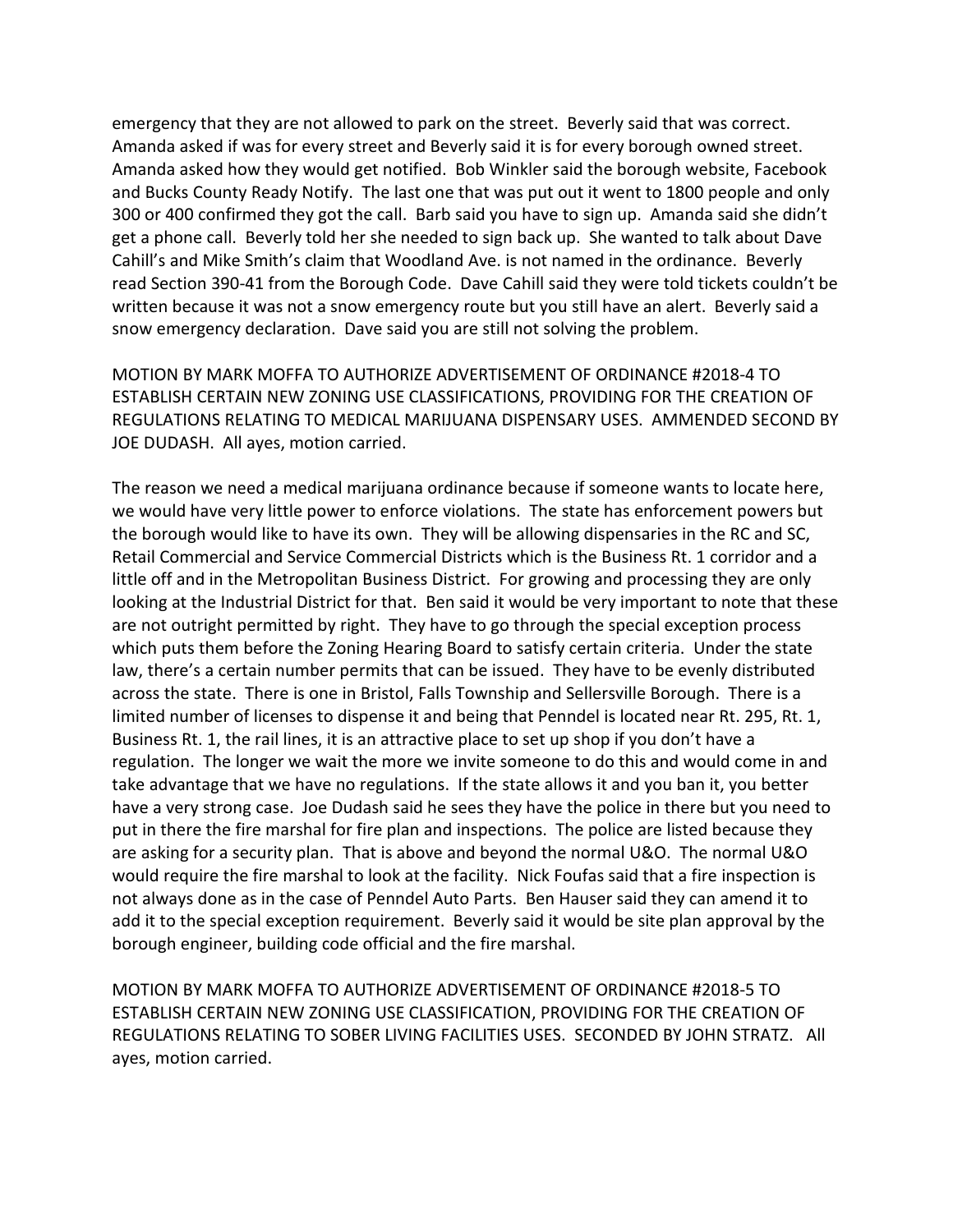Ben Hauser said unfortunately the borough does not have in its code at the moment for sober homes. This one was tricky because municipalities have been sued over the fact that they don't have sober home regulations and courts in this commonwealth particularly criminal courts, really want to see the mechanisms in place to allow individuals to recover and clean themselves up. There are a lot of questions about how sober homes are run and managed, where are they going to be able to set up operations. Chief Perry said one has already set up in the borough prior to the enactment of the ordinance. Sober homes are favored by the policies of this commonwealth so prohibiting them is basically going to get us in trouble. In federal law, if you keep out people with disabilities, and the law does treat recovering addicts as disabled if they are clean. You can run into other issues that can open up the borough to potential liability. Mark said they need to figure out where they can go and how many can live in a facility. Hill Wallack asked if we want to include a fee waiver in this that is something we would offer in exchange for maintaining Narcan on the facility. Ben Hauser said if this ordinance is challenged, you're trying to kick these type of individuals out, we can say no, we want them to be there and we are trying to encourage them to be in a safe situation where we want them to have Narcan on the premises in case there happens to be a relapse and we as a borough are, in some ways, eating some of the cost. He knows that is a touchy subject and he can sense in general, a lot of people tend to have a different view on this kind of issue in terms of the people who have opioid addiction. If this ordinance gets adopted and somewhere down the line we say maybe it is a good idea, we can do it at that point. Mark said it is more restrictive and we will be requiring them to have Narcan on the premises. The ordinance allows sober homes as special exceptions in the RC and SC districts and also in the Professional district. It does not allow sober homes in any residential districts. They are not allowing them in R1, R2 or R3 and he believes that is more restrictive than most. Ben Hauser said they could still seek a variance in those districts but the zoning hearing board could prevent that. These homes tend to be in places with mixed uses like near transportation. A lot of people are saying you are zoning them into a little corner of your municipality and that violates the Fair Housing Act because you are basically shunning them from the rest of the community. Where you don't have an ordinance, you invite the fact that this is blank prohibition on a legal activity. They are hard to stop but we are saying, this is where they are permitted. Dave Cahill said Tina Davis passed a law in the last 2 years that it is a voluntary ordinance that anybody that sets up a sober home in Bristol Township, notifies the township. Those municipalities who don't have an ordinance in place have had a lot of inquiries. He can't say an ordinance is perfect but it will go a long way insulating the borough going forward. Mark Moffa said municipalities can limit the number of people living in the facility. Beverly said no more than 8 residents including staff and no more than 2 individuals share a single bedroom. They are not going to turn into a tenement house. Ben Hauser said they are trying to be flexible enough so that when the court looks at the ordinance, you did something but you made it impossible. You can always tweak things down the line. Beverly asked Ben if there was a mechanism in place making sure they are adhering to the rules they are putting in place, some kind of inspection. Nick Foufas said he tries to enforce the applicable ordinances and codes when he does fire inspections. Under the International Fire Code 2009 he can deem if it needs to be inspected more than once annually. Ben said if there is already a sober living home in operation before the ordinance, it is grandfathered in. Mark said this ordinance requires applicants to have written policies and procedures and notify